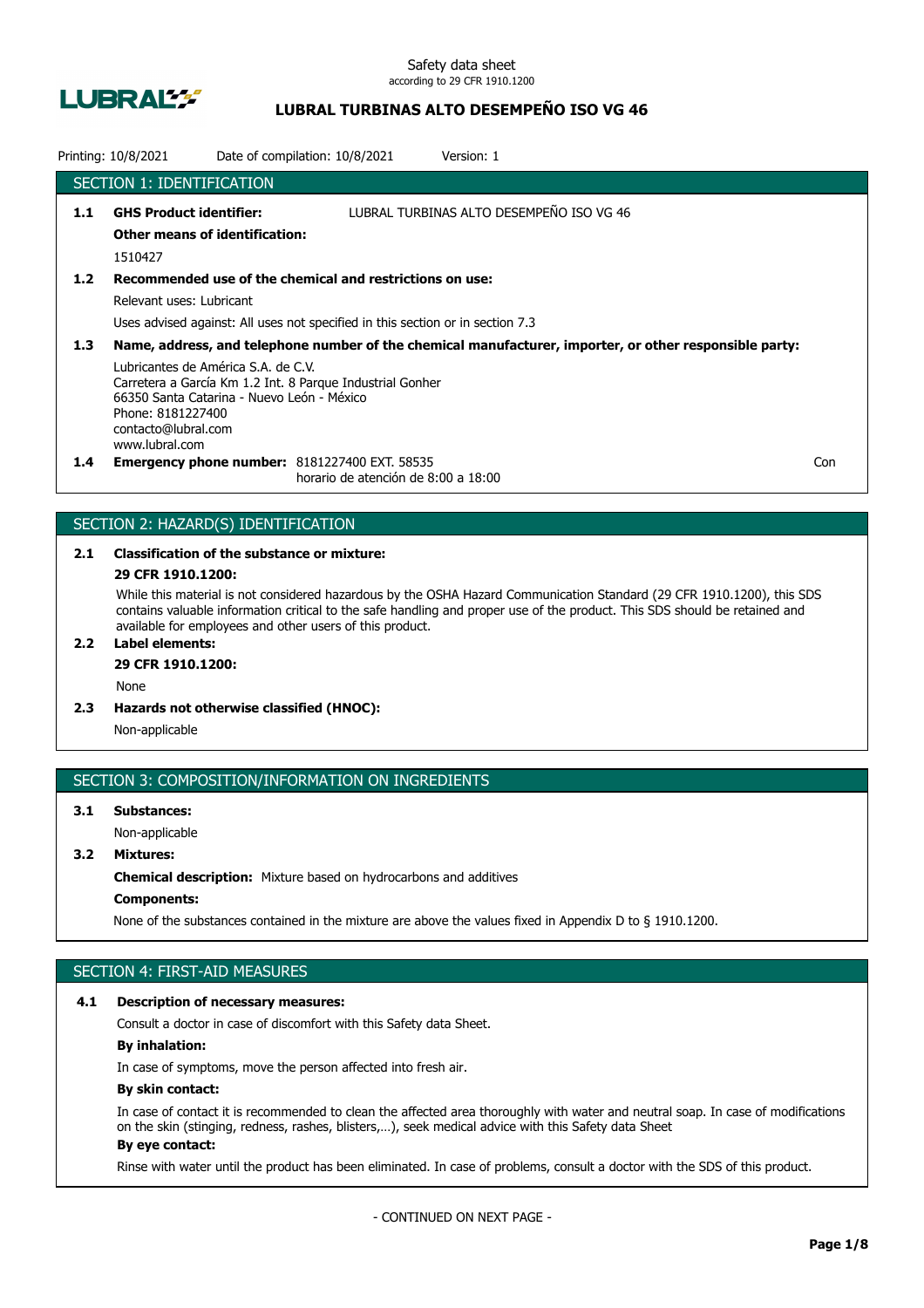

## **LUBRAL TURBINAS ALTO DESEMPEÑO ISO VG 46**

### Printing: 10/8/2021 Date of compilation: 10/8/2021 Version: 1

### SECTION 4: FIRST-AID MEASURES (continued)

#### **By ingestion/aspiration:**

In case of consumption in large quantities, it is recommended to seek medical assistance.

- **4.2 Most important symptoms/effects, acute and delayed:** Acute and delayed effects are indicated in sections 2 and 11.
- **4.3 Indication of immediate medical attention and special treatment needed, if necessary:** Non-applicable

## SECTION 5: FIRE-FIGHTING MEASURES

#### **5.1 Suitable (and unsuitable) extinguishing media:**

#### **Suitable extinguishing media:**

If possible use polyvalent powder fire extinguishers (ABC powder), alternatively use foam or carbon dioxide extinguishers (CO₂).

## **Unsuitable extinguishing media:**

IT IS RECOMMENDED NOT to use full jet water as an extinguishing agent.

#### **5.2 Specific hazards arising from the chemical:**

Due to its non-flammable nature, the product does not present a fire risk under normal conditions of storage, manipulation and use.

### **5.3 Special protective equipment and precautions for fire-fighters:**

Depending on the magnitude of the fire it may be necessary to use full protective clothing and individual respiratory equipment. Minimum emergency facilities and equipment should be available (fire blankets, portable first aid kit,...)

#### **Additional provisions:**

As in any fire, prevent human exposure to fire, smoke, fumes or products of combustion. Only properly trained personnel should be involved in firefighting. Evacuate nonessential personnel from the fire area. Destroy any source of ignition. In case of fire, refrigerate the storage containers and tanks for products susceptible to inflammation. Avoid spillage of the products used to extinguish the fire into an aqueous medium.

## SECTION 6: ACCIDENTAL RELEASE MEASURES

#### **6.1 Personal precautions, protective equipment and emergency procedures:**

#### **For non-emergency personnel:**

Isolate leaks provided that there is no additional risk for the people performing this task.

**For emergency responders:**

See section 8.

#### **6.2 Environmental precautions:**

This product is not classified as hazardous to the environment. Keep product away from drains, surface and underground water.

### **6.3 Methods and materials for containment and cleaning up:**

It is recommended:

Absorb the spillage using sand or inert absorbent and move it to a safe place. Do not absorb in sawdust or other combustible absorbents. For any concern related to disposal consult section 13.

## **6.4 Reference to other sections:**

See sections 8 and 13.

## SECTION 7: HANDLING AND STORAGE

### **7.1 Precautions for safe handling:**

A.- Precautions for safe manipulation

Comply with the current standards 29 CFR 1910 Occupational Safety and Health Standards. Keep containers hermetically sealed. Control spills and residues, destroying them with safe methods (section 6). Avoid leakages from the container. Maintain order and cleanliness where dangerous products are used.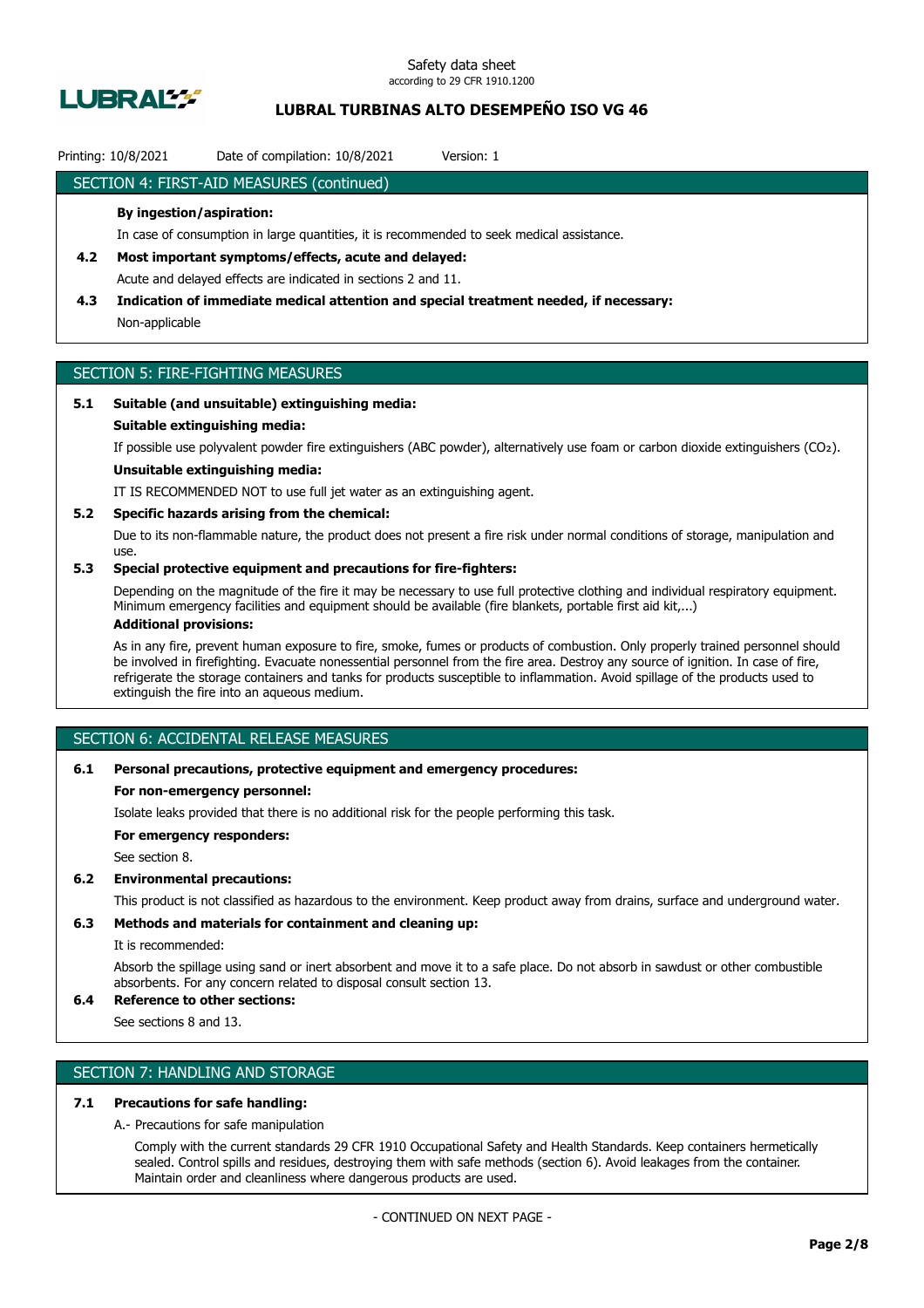

## **LUBRAL TURBINAS ALTO DESEMPEÑO ISO VG 46**

## Printing: 10/8/2021 Date of compilation: 10/8/2021 Version: 1

### SECTION 7: HANDLING AND STORAGE (continued)

- B.- Technical recommendations for the prevention of fires and explosions
	- It is recommended to transfer at a slow speed to avoid the creation of electrostatic charges that could affect flammable products. Consult section 10 for conditions and materials that should be avoided.
- C.- Technical recommendations to prevent ergonomic and toxicological risks

Do not eat or drink during the process, washing hands afterwards with suitable cleaning products.

D.- Technical recommendations to prevent environmental risks

It is not necessary to take special measures to prevent environmental risks. For more information see subsection 6.2

#### **7.2 Conditions for safe storage, including any incompatibilities:**

A.- Technical measures for storage

Store in a cool, dry, well-ventilated location

B.- General conditions for storage

Avoid sources of heat, radiation, static electricity and contact with food. For additional information see subsection 10.5

#### **7.3 Specific end use(s):**

Except for the instructions already specified it is not necessary to provide any special recommendation regarding the uses of this product.

### SECTION 8: EXPOSURE CONTROLS/PERSONAL PROTECTION

#### **8.1 Control parameters:**

Substances whose occupational exposure limits have to be monitored in the workplace:

Oils: PEL-TWA= 5mg/m3

#### **8.2 Appropriate engineering controls:**

A.- Individual protection measures, such as personal protective equipment

As a preventative measure it is recommended to use basic Personal Protection Equipment. For more information on Personal Protection Equipment (storage, use, cleaning, maintenance, class of protection,…) consult the information leaflet provided by the manufacturer. For more information see subsection 7.1. All information contained herein is a recommendation, the information on clothing performance must be combined with professional judgment, and a clear understanding of the clothing application, to provide the best protection to the worker. All chemical protective clothing use must be based on a hazard assessment to determine the risks for exposure to chemicals and other hazards. Conduct hazard assessments in accordance with 29 CFR 1910.132.

B.- Respiratory protection

The use of protection equipment will be necessary if a mist forms or if the occupational exposure limits are exceeded.

C.- Specific protection for the hands

| Pictogram                                  | <b>PPE</b>                            | <b>Remarks</b>                                                                                                                                                                                                                                                                             |
|--------------------------------------------|---------------------------------------|--------------------------------------------------------------------------------------------------------------------------------------------------------------------------------------------------------------------------------------------------------------------------------------------|
| <b>AND</b><br>Mandatory hand<br>protection | Protective gloves against minor risks | Replace gloves in case of any sign of damage. For prolonged periods of exposure<br>to the product for professional /industrial users, we recommend using chemical<br>protection gloves. Use gloves in accordance with manufacturer's use limitations<br>and OSHA standard 1910.138 (29CFR) |

As the product is a mixture of several substances, the resistance of the glove material can not be calculated in advance with total reliability and has therefore to be checked prior to the application.

#### D.- Ocular and facial protection

| Pictogram                             | <b>PPE</b>                                    | Remarks                                                                                                                                                                                                                           |
|---------------------------------------|-----------------------------------------------|-----------------------------------------------------------------------------------------------------------------------------------------------------------------------------------------------------------------------------------|
| (U'U)<br>Mandatory face<br>protection | Panoramic glasses against splash/projections. | Clean daily and disinfect periodically according to the manufacturer's instructions.<br>Use if there is a risk of splashing. Use this PPE in accordance with manufacturer's<br>use limitations and OSHA standard 1910.133 (29CFR) |
| E.- Bodily protection                 |                                               |                                                                                                                                                                                                                                   |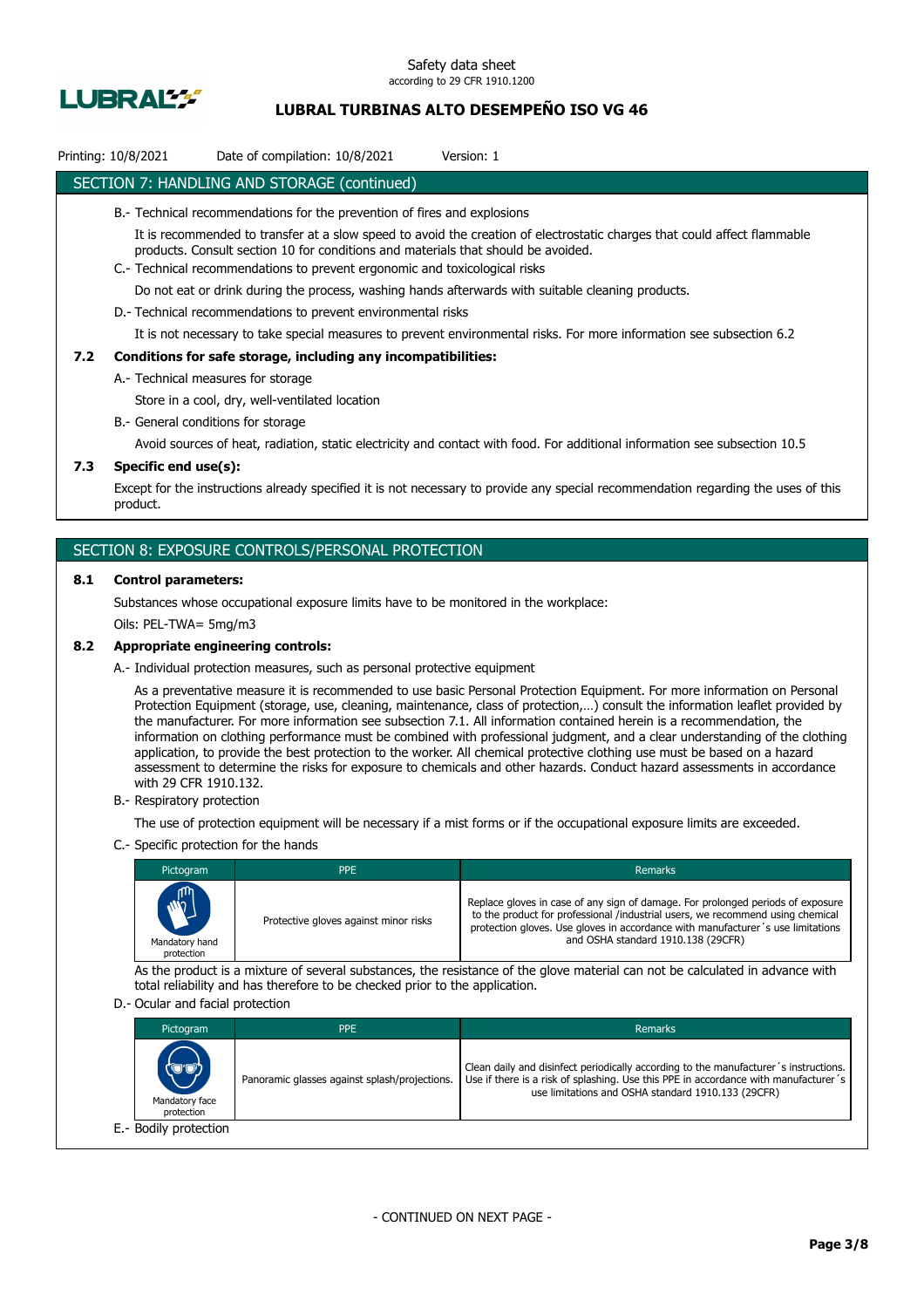

## **LUBRAL TURBINAS ALTO DESEMPEÑO ISO VG 46**

|     | Printing: 10/8/2021            | Date of compilation: 10/8/2021                                                                     |                               | Version: 1                                                                                                                                                                                                                     |  |  |
|-----|--------------------------------|----------------------------------------------------------------------------------------------------|-------------------------------|--------------------------------------------------------------------------------------------------------------------------------------------------------------------------------------------------------------------------------|--|--|
|     |                                | SECTION 8: EXPOSURE CONTROLS/PERSONAL PROTECTION (continued)                                       |                               |                                                                                                                                                                                                                                |  |  |
|     | Pictogram                      |                                                                                                    | <b>PPE</b>                    | Remarks                                                                                                                                                                                                                        |  |  |
|     |                                |                                                                                                    |                               |                                                                                                                                                                                                                                |  |  |
|     |                                |                                                                                                    | Work clothing                 |                                                                                                                                                                                                                                |  |  |
|     |                                |                                                                                                    |                               | Replace before any evidence of deterioration.                                                                                                                                                                                  |  |  |
|     |                                |                                                                                                    |                               |                                                                                                                                                                                                                                |  |  |
|     |                                |                                                                                                    |                               |                                                                                                                                                                                                                                |  |  |
|     |                                |                                                                                                    | Anti-slip work shoes          | Replace before any evidence of deterioration.                                                                                                                                                                                  |  |  |
|     |                                |                                                                                                    |                               |                                                                                                                                                                                                                                |  |  |
|     |                                | F.- Additional emergency measures                                                                  |                               |                                                                                                                                                                                                                                |  |  |
|     |                                | It is not necessary to take additional emergency measures.                                         |                               |                                                                                                                                                                                                                                |  |  |
|     |                                | <b>Environmental exposure controls:</b>                                                            |                               |                                                                                                                                                                                                                                |  |  |
|     |                                |                                                                                                    |                               | In accordance with the community legislation for the protection of the environment it is recommended to avoid environmental<br>spillage of both the product and its container. For additional information see subsection 7.1.D |  |  |
|     |                                |                                                                                                    |                               | National volatile organic compound emission standards (40 CFR Part 59):                                                                                                                                                        |  |  |
|     |                                | V.O.C. (Subpart C - Consumer):                                                                     | 0 % weight                    |                                                                                                                                                                                                                                |  |  |
|     |                                | V.O.C. (Coatings) at 68 °F:                                                                        | 0 kg/m <sup>3</sup> $(0 g/L)$ |                                                                                                                                                                                                                                |  |  |
|     |                                |                                                                                                    |                               |                                                                                                                                                                                                                                |  |  |
|     |                                | SECTION 9: PHYSICAL AND CHEMICAL PROPERTIES                                                        |                               |                                                                                                                                                                                                                                |  |  |
|     |                                |                                                                                                    |                               |                                                                                                                                                                                                                                |  |  |
| 9.1 |                                | Information on basic physical and chemical properties:                                             |                               |                                                                                                                                                                                                                                |  |  |
|     | <b>Appearance:</b>             | For complete information see the product datasheet.                                                |                               |                                                                                                                                                                                                                                |  |  |
|     | Physical state at 68 °F:       |                                                                                                    | Liquid                        |                                                                                                                                                                                                                                |  |  |
|     | Appearance:                    |                                                                                                    |                               | Not available                                                                                                                                                                                                                  |  |  |
|     | Color:                         |                                                                                                    | Amber                         |                                                                                                                                                                                                                                |  |  |
|     | Odor:                          |                                                                                                    |                               | Not available                                                                                                                                                                                                                  |  |  |
|     | Odour threshold:               |                                                                                                    |                               | Non-applicable *                                                                                                                                                                                                               |  |  |
|     | <b>Volatility:</b>             |                                                                                                    |                               |                                                                                                                                                                                                                                |  |  |
|     |                                | Boiling point at atmospheric pressure:                                                             |                               | Non-applicable *                                                                                                                                                                                                               |  |  |
|     | Vapour pressure at 68 °F:      |                                                                                                    |                               | Non-applicable *                                                                                                                                                                                                               |  |  |
|     | Vapour pressure at 122 °F:     |                                                                                                    |                               | Non-applicable *                                                                                                                                                                                                               |  |  |
|     | Evaporation rate at 68 °F:     |                                                                                                    |                               | Non-applicable *                                                                                                                                                                                                               |  |  |
|     | <b>Product description:</b>    |                                                                                                    |                               |                                                                                                                                                                                                                                |  |  |
|     | Density at 68 °F:              |                                                                                                    |                               | 860 kg/m <sup>3</sup> (ASTM D1298)                                                                                                                                                                                             |  |  |
|     | Relative density at 68 °F:     |                                                                                                    |                               | Non-applicable *                                                                                                                                                                                                               |  |  |
|     | Dynamic viscosity at 68 °F:    |                                                                                                    |                               | Non-applicable *                                                                                                                                                                                                               |  |  |
|     | Kinematic viscosity at 68 °F:  |                                                                                                    |                               | Non-applicable *                                                                                                                                                                                                               |  |  |
|     | Kinematic viscosity at 104 °F: |                                                                                                    |                               | 46 mm <sup>2</sup> /s (ASTM D-445)                                                                                                                                                                                             |  |  |
|     | Kinematic viscosity at 212 °F: |                                                                                                    |                               | 7 mm <sup>2</sup> /s (ASTM D-445)                                                                                                                                                                                              |  |  |
|     | Concentration:                 |                                                                                                    |                               | Non-applicable *                                                                                                                                                                                                               |  |  |
|     | pH:                            |                                                                                                    |                               | Non-applicable *                                                                                                                                                                                                               |  |  |
|     | Vapour density at 68 °F:       |                                                                                                    |                               | Non-applicable *                                                                                                                                                                                                               |  |  |
|     |                                | Partition coefficient n-octanol/water 68 °F:                                                       |                               | Non-applicable *                                                                                                                                                                                                               |  |  |
|     | Solubility in water at 68 °F:  |                                                                                                    |                               | Non-applicable *                                                                                                                                                                                                               |  |  |
|     | Solubility properties:         |                                                                                                    |                               | Non-applicable *                                                                                                                                                                                                               |  |  |
|     |                                | *Not relevant due to the nature of the product, not providing information property of its hazards. |                               |                                                                                                                                                                                                                                |  |  |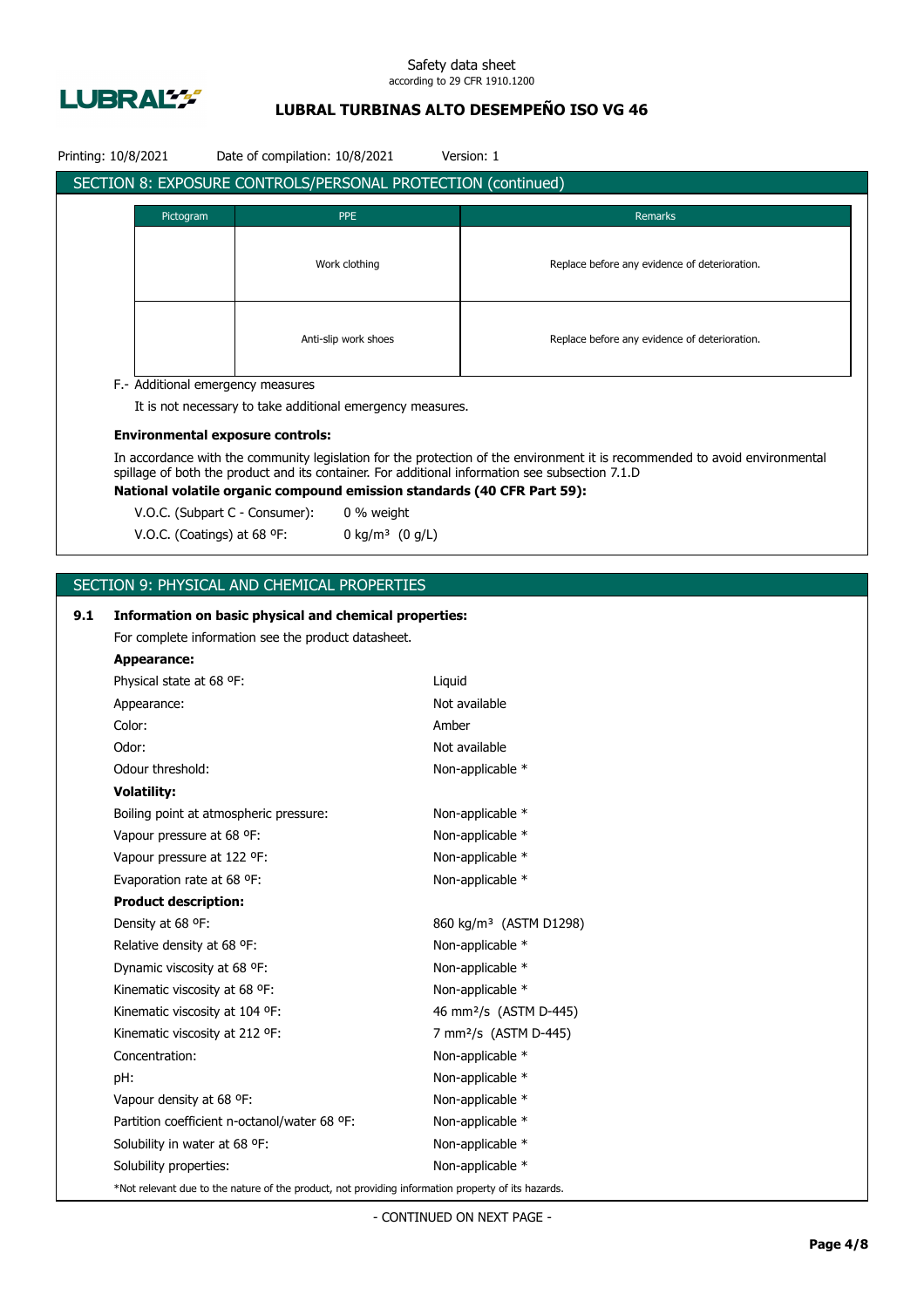

## **LUBRAL TURBINAS ALTO DESEMPEÑO ISO VG 46**

|     | Printing: 10/8/2021                  | Date of compilation: 10/8/2021                                                                     | Version: 1         |
|-----|--------------------------------------|----------------------------------------------------------------------------------------------------|--------------------|
|     |                                      | SECTION 9: PHYSICAL AND CHEMICAL PROPERTIES (continued)                                            |                    |
|     | Decomposition temperature:           |                                                                                                    | Non-applicable *   |
|     | Melting point/freezing point:        |                                                                                                    | Non-applicable *   |
|     | <b>Flammability:</b>                 |                                                                                                    |                    |
|     | Flash Point:                         |                                                                                                    | 442 °F (ASTM D-92) |
|     | Flammability (solid, gas):           |                                                                                                    | Non-applicable *   |
|     | Autoignition temperature:            |                                                                                                    | Non-applicable *   |
|     | Lower flammability limit:            |                                                                                                    | Non-applicable *   |
|     | Upper flammability limit:            |                                                                                                    | Non-applicable *   |
|     | <b>Particle characteristics:</b>     |                                                                                                    |                    |
|     | Median equivalent diameter:          |                                                                                                    | Non-applicable     |
| 9.2 | <b>Other information:</b>            |                                                                                                    |                    |
|     |                                      | Information with regard to physical hazard classes:                                                |                    |
|     | Explosive properties:                |                                                                                                    | Non-applicable *   |
|     | Oxidising properties:                |                                                                                                    | Non-applicable *   |
|     | Corrosive to metals:                 |                                                                                                    | Non-applicable *   |
|     | Heat of combustion:                  |                                                                                                    | Non-applicable *   |
|     | components:                          | Aerosols-total percentage (by mass) of flammable                                                   | Non-applicable *   |
|     | <b>Other safety characteristics:</b> |                                                                                                    |                    |
|     | Surface tension at 68 °F:            |                                                                                                    | Non-applicable *   |
|     | Refraction index:                    |                                                                                                    | Non-applicable *   |
|     |                                      | *Not relevant due to the nature of the product, not providing information property of its hazards. |                    |

## SECTION 10: STABILITY AND REACTIVITY

### **10.1 Reactivity:**

No hazardous reactions are expected because the product is stable under recommended storage conditions. See section 7.

#### **10.2 Chemical stability:**

Chemically stable under the conditions of storage, handling and use.

### **10.3 Possibility of hazardous reactions:**

Under the specified conditions, hazardous reactions that lead to excessive temperatures or pressure are not expected.

## **10.4 Conditions to avoid:**

Applicable for handling and storage at room temperature:

| Shock and friction           | Contact with air | Increase in temperature | <b>Sunlight</b> | <b>Humidity</b> |
|------------------------------|------------------|-------------------------|-----------------|-----------------|
| Not applicable               | Not applicable   | Not applicable          | Not applicable  | Not applicable  |
| 10.5 Incompatible materials: |                  |                         |                 |                 |

## Acids **Water Water Combustible materials** Combustible materials Combustible materials Combustible materials Avoid strong acids Not applicable Not applicable Not applicable Not applicable Avoid alkalis or strong bases

#### **10.6 Hazardous decomposition products:**

See subsection 10.3, 10.4 and 10.5 to find out the specific decomposition products. Depending on the decomposition conditions, complex mixtures of chemical substances can be released: carbon dioxide (CO2), carbon monoxide and other organic compounds.

## SECTION 11: TOXICOLOGICAL INFORMATION

## **11.1 Information on toxicological effects:**

LD50 oral > 5000 mg/kg (rat)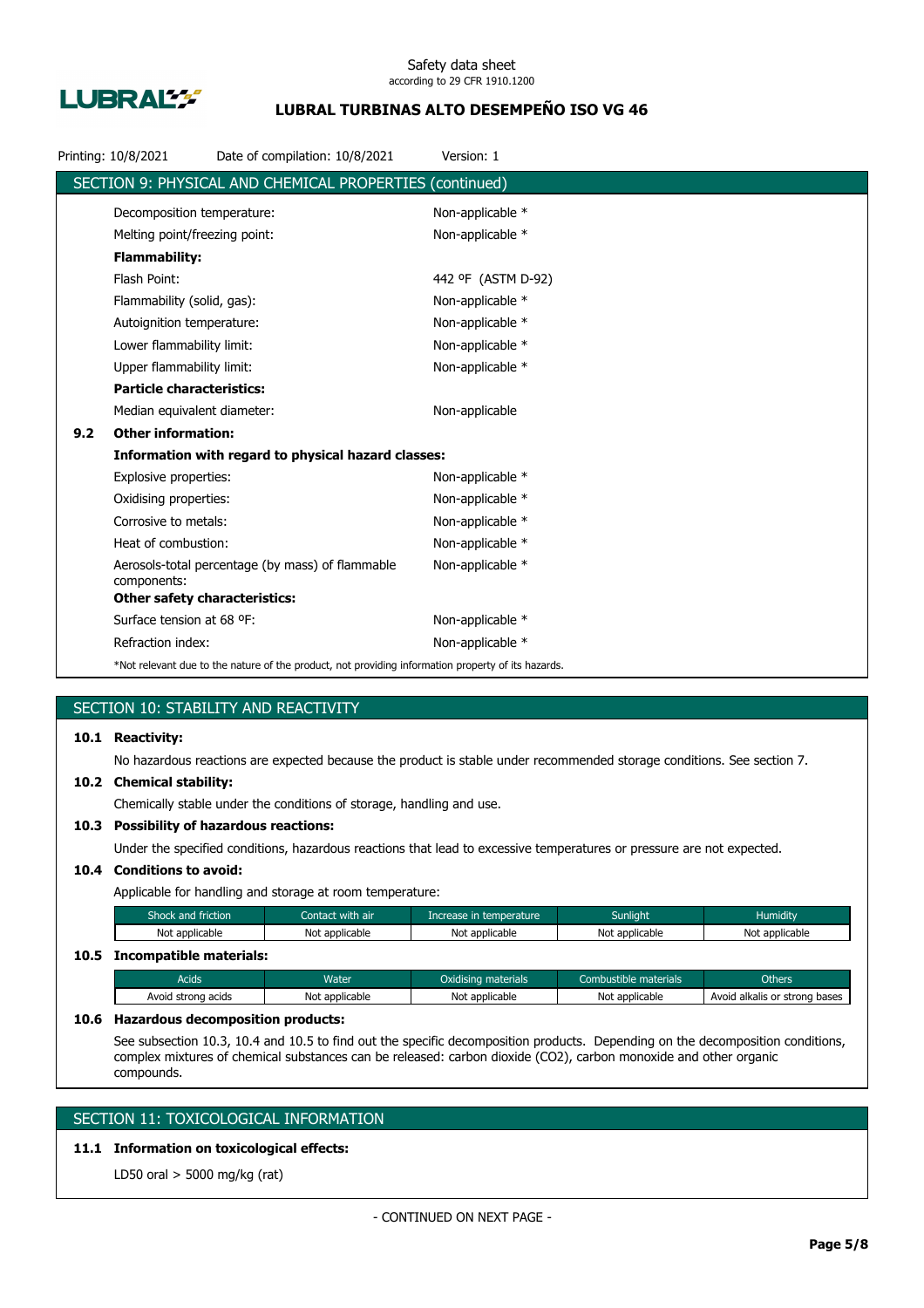

## **LUBRAL TURBINAS ALTO DESEMPEÑO ISO VG 46**

| Printing: 10/8/2021       | Date of compilation: 10/8/2021<br>Version: 1                                                                                                                                                                                                                                                                                                                                                                                                                                                                                                                                                                 |
|---------------------------|--------------------------------------------------------------------------------------------------------------------------------------------------------------------------------------------------------------------------------------------------------------------------------------------------------------------------------------------------------------------------------------------------------------------------------------------------------------------------------------------------------------------------------------------------------------------------------------------------------------|
|                           | <b>SECTION 11: TOXICOLOGICAL INFORMATION (continued)</b>                                                                                                                                                                                                                                                                                                                                                                                                                                                                                                                                                     |
|                           | <b>Dangerous health implications:</b>                                                                                                                                                                                                                                                                                                                                                                                                                                                                                                                                                                        |
|                           | In case of exposure that is repetitive, prolonged or at concentrations higher than recommended by the occupational exposure<br>limits, it may result in adverse effects on health depending on the means of exposure:<br>A- Ingestion (acute effect):                                                                                                                                                                                                                                                                                                                                                        |
|                           | - Acute toxicity : Based on available data, the classification criteria are not met<br>- Corrosivity/Irritability: Based on available data, the classification criteria are not met<br>B- Inhalation (acute effect):                                                                                                                                                                                                                                                                                                                                                                                         |
|                           | - Acute toxicity : Based on available data, the classification criteria are not met<br>- Corrosivity/Irritability: Based on available data, the classification criteria are not met<br>C- Contact with the skin and the eyes (acute effect):                                                                                                                                                                                                                                                                                                                                                                 |
|                           | Contact with the skin: Based on available data, the classification criteria are not met<br>- Contact with the eyes: Based on available data, the classification criteria are not met<br>D- CMR effects (carcinogenicity, mutagenicity and toxicity to reproduction):                                                                                                                                                                                                                                                                                                                                         |
|                           | - Carcinogenicity: Based on available data, the classification criteria are not met<br>IARC: Residual oils (petroleum), solvent-dewaxed, < 3 % IP 346 (3); Distillates (petroleum), solvent-dewaxed heavy<br>paraffinic, < 3% DMSO (3); Distillates (petroleum), hydrotreated heavy paraffinic, < 3 % IP 346, > 20,5 cSt @ 40°C (3);<br>Distillates (petroleum), hydrotreated light paraffinic, < 3% DMSO (> 20.5 cSt 40°C) (3)<br>Mutagenicity: Based on available data, the classification criteria are not met<br>Reproductive toxicity: Based on available data, the classification criteria are not met |
| E- Sensitizing effects:   |                                                                                                                                                                                                                                                                                                                                                                                                                                                                                                                                                                                                              |
|                           | - Respiratory: Based on available data, the classification criteria are not met<br>- Cutaneous: Based on available data, the classification criteria are not met                                                                                                                                                                                                                                                                                                                                                                                                                                             |
|                           | F- Specific target organ toxicity (STOT) - single exposure:                                                                                                                                                                                                                                                                                                                                                                                                                                                                                                                                                  |
|                           | Based on available data, the classification criteria are not met                                                                                                                                                                                                                                                                                                                                                                                                                                                                                                                                             |
|                           | G- Specific target organ toxicity (STOT)-repeated exposure:                                                                                                                                                                                                                                                                                                                                                                                                                                                                                                                                                  |
|                           | Specific target organ toxicity (STOT)-repeated exposure: Based on available data, the classification criteria are not met<br>Skin: Based on available data, the classification criteria are not met, as it does not contain substances classified as<br>dangerous for this effect. For more information see section 3.                                                                                                                                                                                                                                                                                       |
| H- Aspiration hazard:     |                                                                                                                                                                                                                                                                                                                                                                                                                                                                                                                                                                                                              |
|                           | Based on available data, the classification criteria are not met                                                                                                                                                                                                                                                                                                                                                                                                                                                                                                                                             |
| <b>Other information:</b> |                                                                                                                                                                                                                                                                                                                                                                                                                                                                                                                                                                                                              |
| Non-applicable            |                                                                                                                                                                                                                                                                                                                                                                                                                                                                                                                                                                                                              |
|                           | Specific toxicology information on the substances:                                                                                                                                                                                                                                                                                                                                                                                                                                                                                                                                                           |
| Not available             |                                                                                                                                                                                                                                                                                                                                                                                                                                                                                                                                                                                                              |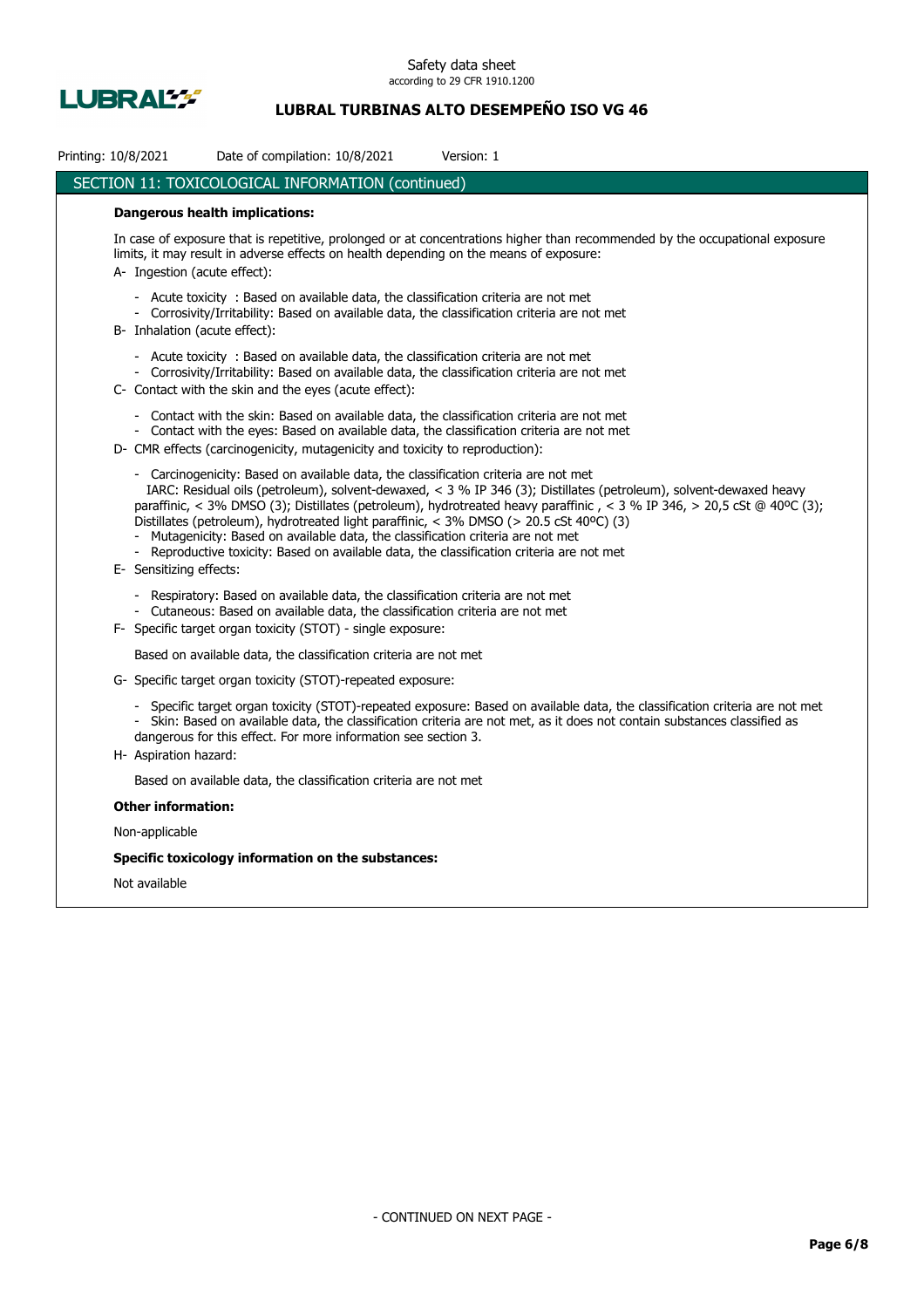

## **LUBRAL TURBINAS ALTO DESEMPEÑO ISO VG 46**

| Printing: 10/8/2021 | Date of compilation: 10/8/2021<br>Version: 1                                                                    |
|---------------------|-----------------------------------------------------------------------------------------------------------------|
|                     | SECTION 12: ECOLOGICAL INFORMATION                                                                              |
|                     | The experimental information related to the eco-toxicological properties of the product itself is not available |
| 12.1                | Ecotoxicity (aquatic and terrestrial, where available):                                                         |
|                     | Not available                                                                                                   |
|                     | 12.2 Persistence and degradability:                                                                             |
|                     | Not available                                                                                                   |
| 12.3                | <b>Bioaccumulative potential:</b>                                                                               |
|                     | Not available                                                                                                   |
| 12.4                | <b>Mobility in soil:</b>                                                                                        |
|                     | Not available                                                                                                   |
| 12.5                | <b>Results of PBT and vPvB assessment:</b>                                                                      |
|                     | Non-applicable                                                                                                  |
|                     |                                                                                                                 |

#### **12.6 Other adverse effects:**

Not described

### SECTION 13: DISPOSAL CONSIDERATIONS

#### **13.1 Disposal methods:**

#### **Waste management (disposal and evaluation):**

Consult the authorized waste service manager on the assessment and disposal operations. In case the container has been in direct contact with the product, it will be processed the same way as the actual product. Otherwise, it will be processed as nondangerous residue. We do not recommended disposal down the drain. See epigraph 6.2.

**Regulations related to waste management:**

Legislation related to waste management:

40 CFR Part 261- IDENTIFICATION AND LISTING OF HAZARDOUS WASTE

## SECTION 14: TRANSPORT INFORMATION

This product is not regulated for transport.

## SECTION 15: REGULATORY INFORMATION

#### **15.1 Safety, health and environmental regulations specific for the product in question:**

SARA Title III - Toxic Chemical Release Inventory Reporting (Section 313): Non-applicable California Proposition 65 (the Safe Drinking Water and Toxic Enforcement Act of 1986): Non-applicable The Toxic Substances Control Act (TSCA) : Non-applicable Massachusetts RTK - Substance List: Non-applicable New Jersey Worker and Community Right-to-Know Act: Non-applicable New York RTK - Substance list: Non-applicable Pennsylvania Worker and Community Right-to-Know Law: Non-applicable CANADA-Domestic Substances List (DSL): Non-applicable CANADA-Non-Domestic Substances List (NDSL): Non-applicable NTP (National Toxicology Program): Non-applicable Minnesota - Hazardous substances ERTK: Non-applicable Rhode Island - Hazardous substances RTK: Non-applicable OSHA Specifically Regulated Substances (29 CFR 1910.1001-1096): Non-applicable Hazardous Air Pollutants (Clean Air Act): Non-applicable Hazardous substances release notification under CERCLA sections 102-103 (40 CFR Part 302): Non-applicable **Specific provisions in terms of protecting people or the environment:**

It is recommended to use the information included in this safety data sheet as data used in a risk evaluation of the local circumstances in order to establish the necessary risk prevention measures for the manipulation, use, storage and disposal of this product.

- CONTINUED ON NEXT PAGE -